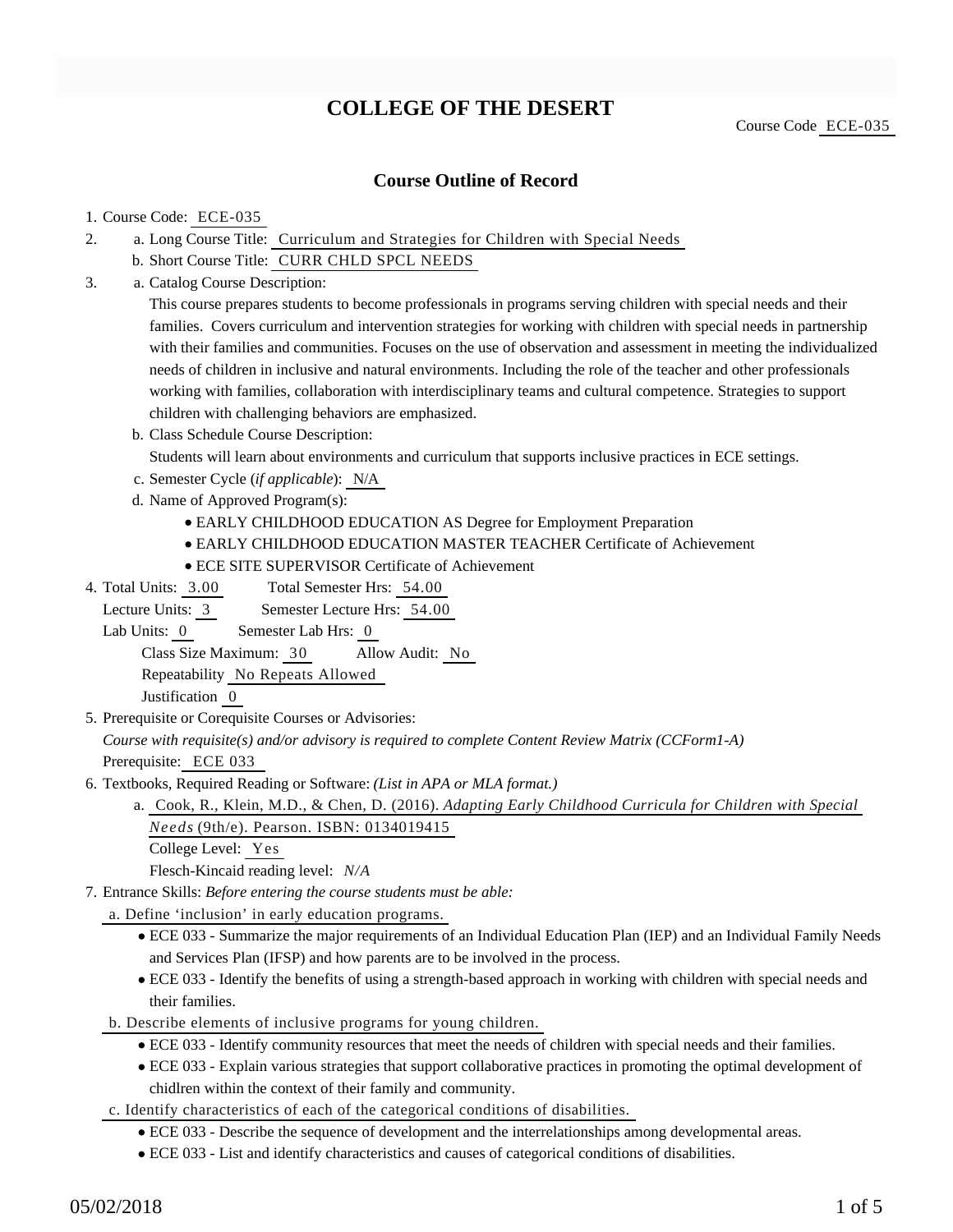# ECE 035-Curriculum and Strategies for Children with Special Needs

d. Display knowledge of typical and atypical development.

- ECE 033 Describe the sequence of development and the interrelationships among developmental areas.
- ECE 033 List and identify characteristics and causes of categorical conditions of disabilities.
- ECE 033 Examine the key contributions of developmental theorists, advocates and legal decisions in influencing best practices in early childhood special education.
- e. Identify laws that protect children with special needs.
	- ECE 033 Summarize the major requirements of an Individual Education Plan (IEP) and an Individual Family Needs and Services Plan (IFSP) and how parents are to be involved in the process.
- f. Discuss the moral and ethical considerations regarding special needs.
	- ECE 033 Explain various strategies that support collaborative practices in promoting the optimal development of chidlren within the context of their family and community.
	- ECE 033 Summarize the steps in the referral process including observation, documentation, screening, and assessment.
	- ECE 033 Summarize the major requirements of an Individual Education Plan (IEP) and an Individual Family Needs and Services Plan (IFSP) and how parents are to be involved in the process.
- g. Describe the identification process for children with special needs.
	- ECE 033 Describe the sequence of development and the interrelationships among developmental areas.
	- ECE 033 List and identify characteristics and causes of categorical conditions of disabilities.
	- ECE 033 Summarize the steps in the referral process including observation, documentation, screening, and assessment.
- h. Summarize the major requirements of an Individual Education Plan.
	- ECE 033 Summarize the steps in the referral process including observation, documentation, screening, and assessment.
	- ECE 033 Summarize the major requirements of an Individual Education Plan (IEP) and an Individual Family Needs and Services Plan (IFSP) and how parents are to be involved in the process.
- 8. Course Content and Scope:

## Lecture:

## **A. Policies and Procedures for Early Intervention and Special Education**

- 1. Individual with Disabilites Act (IDEA)
- 2. Individualized Family Service Plan (IFSP)/Individualized Edcuation Program (IEP) process
- 3. Response to intervention
- 4. Least restrictve environment
- 5. Family rights
- 6. Working with local public/private school systems
- 7. People first language
- 8. Advocacy and public policy
- 9. Community resources and agencies
- 10. Instructional strategies to support inlcusion

## **B. Professional's Role**

- 1. Philosophical approach
- 2. Ethic-professional behavior
- 3. Collaborating with family and early interventionists/specialists
	- a. Communication
	- b. Diverse and cultural pespecitves
	- c. IFSP/IEP teams
	- d. Implementation of IFSP/IEPs
- 4. Adaptations: curriculum and environments
	- a. Adaptive equipment and materials
	- b. Routines and schedules
	- c. Guidance and interactions
- d. Challenging behaviors; development of a positive behavior support plan.

## **C. Developmental Screening and Assessment Tools**

- 1. Purpose, value, and use of vairous tools 2. Role of observation and assessment
-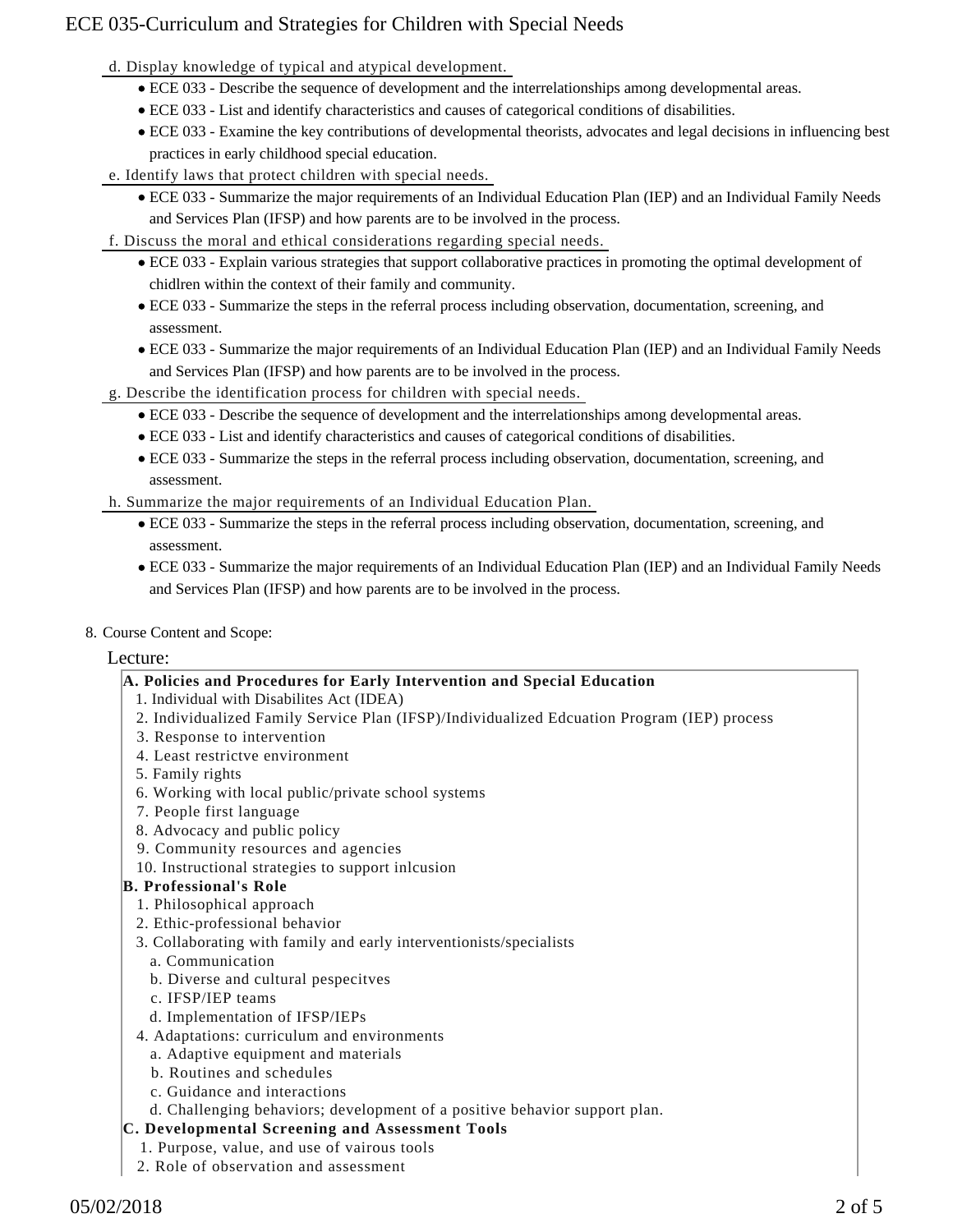# ECE 035-Curriculum and Strategies for Children with Special Needs

3. Referral and placement.

Lab: *(if the "Lab Hours" is greater than zero this is required)*

9. Course Student Learning Outcomes:

1.

Evaluate program, educational, and professional policies, based on special education laws and evidence-based practices.

### 2.

Design and implement developmentally appropriate curriculum strategies that foster the growth of all developmental domains based on children's individualized needs in inclusive and natural environments incorporating principles of Universal Design.

## 3.

Identify strategies to create effective partnerships with families, interdisciplinary team members, and community resource specialists.

10. Course Objectives: Upon completion of this course, students will be able to:

a. Explain current special education laws and their impact on early childhood practices.

b. Describe strategies that support the central role of families and their collaborative partnerships with team members and community professionals.

c. List and demonstrate positive strategies for preventing and managing challenging behaviors in the preschool classroom.

d. Demonstrate knowledge of reflective practice, cultural responsiveness, confidentiality, and professional practices when working with colleagues, children and families.

e. Practice various formal and informal observation and assessment procedures used to guide identification and intervention decisions.

f. Identify curriculum, environment and natural learning opportunites to meet individualized needs,outcomes, and goals of young children and families.

g. Design modifications and accommodations based on observation, evidence-based practices, and legal requirements to support children's development in the areas of cognitive, social and self-help skills.

11. Methods of Instruction: *(Integration: Elements should validate parallel course outline elements)* 

- a. Discussion
- b. Distance Education
- c. Lecture
- d. Observation
- e. Technology-based instruction

#### Other Methods:

c. Student group presentations d. Case studies

12. Assignments: (List samples of specific activities/assignments students are expected to complete both in and outside of class.) In Class Hours: 54.00

Outside Class Hours: 108.00

a. In-class Assignments

a. large and small group discussions, b. journal article reviews. c. quizzes d. small group activities

b. Out-of-class Assignments

a. Reading texts and other materials b. Case study analysis c. Journal article reviews d. Group presentations e. Modify and or create adaptive equipments for children with special needs

- 13. Methods of Evaluating Student Progress: The student will demonstrate proficiency by:
	- College level or pre-collegiate essays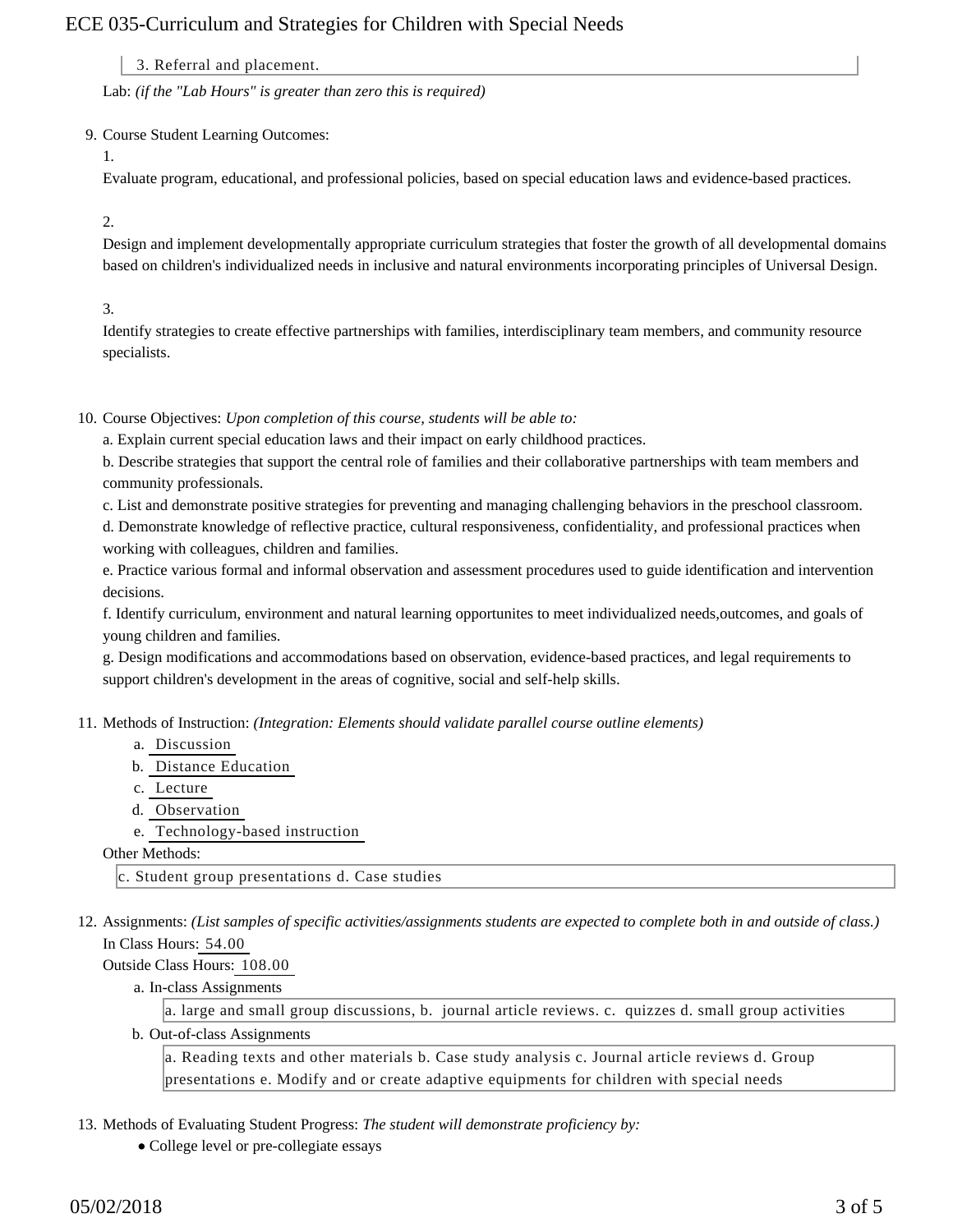# ECE 035-Curriculum and Strategies for Children with Special Needs

- Guided/unguided journals
- Term or research papers
- Presentations/student demonstration observations
- Group activity participation/observation
- $\bullet$  Mid-term and final evaluations
- Student participation/contribution
- 14. Methods of Evaluating: Additional Assessment Information:
	- a. Reports and projects b. Quizzes c. Exams
- 15. Need/Purpose/Rationale -- All courses must meet one or more CCC missions.
	- PO Career and Technical Education
		- Apply critical thinking skills to execute daily duties in their area of employment.
	- IO Personal and Professional Development
		- Display habits of intellectual exploration, personal responsibility, and physical well being.
	- Value diverse cultures and populations.
- 16. Comparable Transfer Course

| <b>University System</b>                                                                                           | <b>Campus</b>             | <b>Course Number</b>                                                  | <b>Course Title</b>  | <b>Catalog Year</b> |
|--------------------------------------------------------------------------------------------------------------------|---------------------------|-----------------------------------------------------------------------|----------------------|---------------------|
| 17. Special Materials and/or Equipment Required of Students:                                                       |                           |                                                                       |                      |                     |
| 18. Materials Fees:                                                                                                | <b>Required Material?</b> |                                                                       |                      |                     |
| <b>Material or Item</b>                                                                                            |                           |                                                                       | <b>Cost Per Unit</b> | <b>Total Cost</b>   |
| 19. Provide Reasons for the Substantial Modifications or New Course:                                               |                           |                                                                       |                      |                     |
|                                                                                                                    |                           |                                                                       |                      |                     |
| Periodic Review                                                                                                    |                           |                                                                       |                      |                     |
| a. Cross-Listed Course (Enter Course Code): N/A<br>20.                                                             |                           |                                                                       |                      |                     |
| b. Replacement Course (Enter original Course Code): N/A                                                            |                           |                                                                       |                      |                     |
|                                                                                                                    |                           |                                                                       |                      |                     |
| 21. Grading Method (choose one): Letter Grade Only                                                                 |                           |                                                                       |                      |                     |
|                                                                                                                    |                           |                                                                       |                      |                     |
| 22. MIS Course Data Elements<br>a. Course Control Number [CB00]: CCC000588591                                      |                           |                                                                       |                      |                     |
|                                                                                                                    |                           | b. T.O.P. Code [CB03]: 130520.00 - Children with Special Nee          |                      |                     |
| c. Credit Status [CB04]: D - Credit - Degree Applicable                                                            |                           |                                                                       |                      |                     |
| d. Course Transfer Status [CB05]: $B = Transfer CSU$                                                               |                           |                                                                       |                      |                     |
|                                                                                                                    |                           | e. Basic Skills Status [CB08]: $1B =$ Course is a basic skills course |                      |                     |
| f. Vocational Status [CB09]: Clearly Occupational                                                                  |                           |                                                                       |                      |                     |
| g. Course Classification [CB11]: Y - Credit Course                                                                 |                           |                                                                       |                      |                     |
| h. Special Class Status [CB13]: N - Not Special                                                                    |                           |                                                                       |                      |                     |
| i. Course CAN Code [CB14]: N/A                                                                                     |                           |                                                                       |                      |                     |
|                                                                                                                    |                           | j. Course Prior to College Level [CB21]: $Y = Not$ Applicable         |                      |                     |
| k. Course Noncredit Category [CB22]: Y - Not Applicable                                                            |                           |                                                                       |                      |                     |
| 1. Funding Agency Category [CB23]: $Y = Not$ Applicable                                                            |                           |                                                                       |                      |                     |
| m. Program Status [CB24]: $1 =$ Program Applicable                                                                 |                           |                                                                       |                      |                     |
| Name of Approved Program (if program-applicable): EARLY CHILDHOOD EDUCATION, EARLY CHILDHOOD                       |                           |                                                                       |                      |                     |
| EDUCATION MASTER TEACHER, ECE SITE SUPERVISOR                                                                      |                           |                                                                       |                      |                     |
| Attach listings of Degree and/or Certificate Programs showing this course as a required or a restricted elective.) |                           |                                                                       |                      |                     |